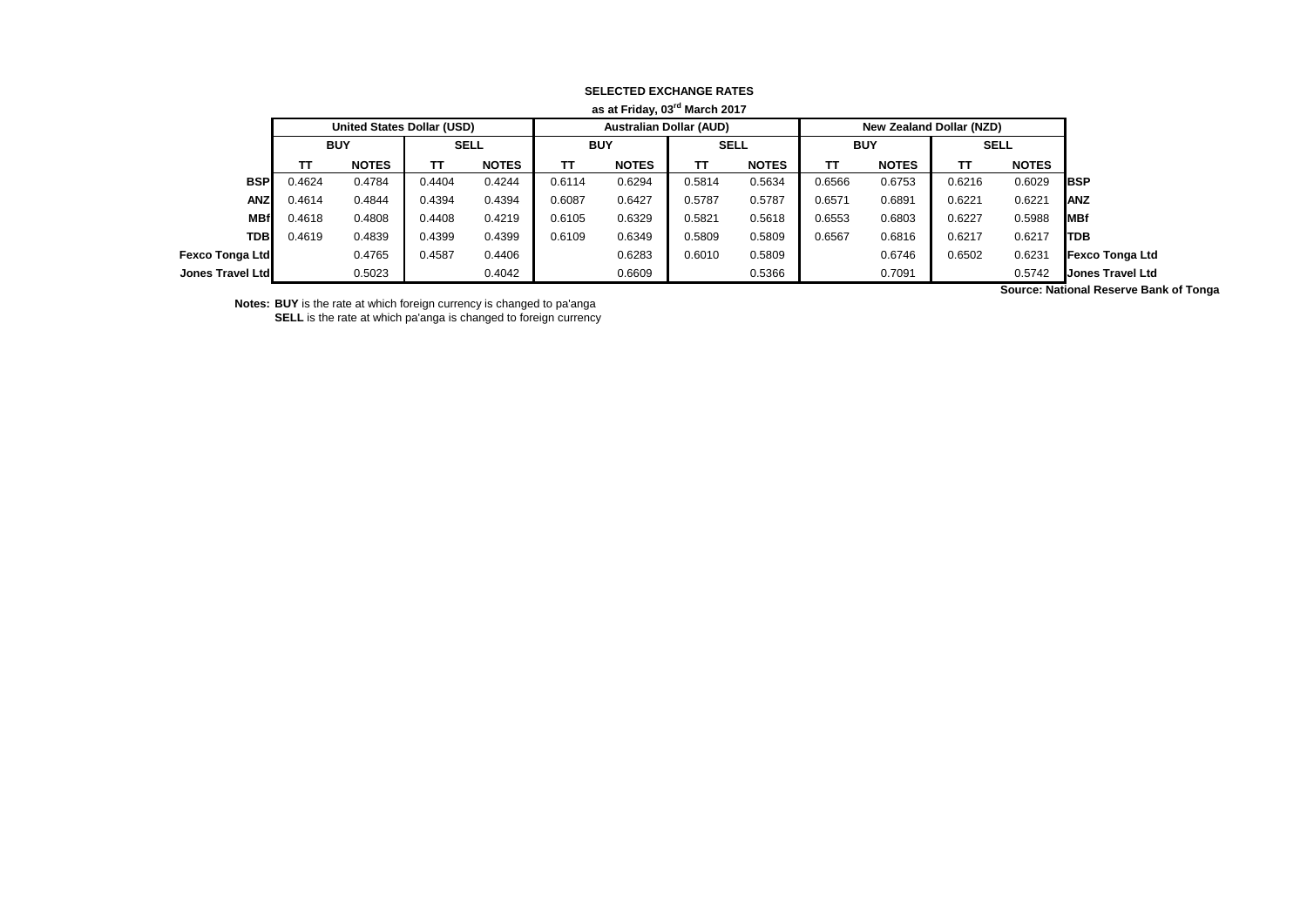| as at Friday, 10" March 2017        |                    |                            |             |              |            |              |                                |              |            |                          |             |              |                                        |
|-------------------------------------|--------------------|----------------------------|-------------|--------------|------------|--------------|--------------------------------|--------------|------------|--------------------------|-------------|--------------|----------------------------------------|
|                                     |                    | United States Dollar (USD) |             |              |            |              | <b>Australian Dollar (AUD)</b> |              |            | New Zealand Dollar (NZD) |             |              |                                        |
|                                     | <b>BUY</b>         |                            | <b>SELL</b> |              | <b>BUY</b> |              | <b>SELL</b>                    |              | <b>BUY</b> |                          | <b>SELL</b> |              |                                        |
|                                     | <b>NOTES</b><br>TΤ |                            | TΤ          | <b>NOTES</b> | TT         | <b>NOTES</b> | TΤ                             | <b>NOTES</b> | ΤT         | <b>NOTES</b>             | ΤT          | <b>NOTES</b> |                                        |
| <b>BSP</b>                          | 0.4573             | 0.4733                     | 0.4353      | 0.4193       | 0.6097     | 0.6277       | 0.5797                         | 0.5617       | 0.6647     | 0.6834                   | 0.6297      | 0.6110       | <b>IBSP</b>                            |
| <b>ANZ</b>                          | 0.4563             | 0.4793                     | 0.4343      | 0.4343       | 0.6072     | 0.6412       | 0.5772                         | 0.5772       | 0.6652     | 0.6972                   | 0.6302      | 0.6302       | <b>ANZ</b>                             |
| <b>MBf</b>                          | 0.4567             | 0.4762                     | 0.4357      | 0.4167       | 0.6088     | 0.6289       | 0.5804                         | 0.5587       | 0.6634     | 0.6849                   | 0.6307      | 0.6098       | <b>MBf</b>                             |
| <b>TDB</b>                          | 0.4568             | 0.4788                     | 0.4348      | 0.4348       | 0.6085     | 0.6325       | 0.5785                         | 0.5785       | 0.6639     | 0.6888                   | 0.6289      | 0.6289       | <b>TDB</b>                             |
| <b>Fexco Tonga Ltd</b>              |                    | 0.4711                     | 0.4516      | 0.4356       |            | 0.6265       | 0.5960                         | 0.5792       |            | 0.6831                   | 0.6548      | 0.6310       | <b>Fexco Tonga Ltd</b>                 |
| <b>T&amp;T Money Transfer</b>       |                    | 0.4763                     |             | 0.4383       | 0.6250     | 0.6307       | 0.5827                         | 0.5827       | 0.6667     | 0.6874                   | 0.6327      | 0.6327       | <b>T&amp;T Money Transfer</b>          |
| Jones Travel Ltd                    |                    | 0.4970                     |             | 0.3993       |            | 0.6591       |                                | 0.5350       |            | 0.7176                   |             | 0.5819       | <b>Jones Travel Ltd</b>                |
| MoneyGram BSP                       | 0.4693             |                            | 0.4390      |              | 0.6217     |              | 0.5886                         |              | 0.6870     |                          | 0.6362      |              | <b>MoneyGram BSP</b>                   |
| KlickEx                             |                    |                            | 0.4445      |              |            |              | 0.5923                         |              |            |                          | 0.6446      |              | KlickEx                                |
| <b>Frank Money Transfer</b>         |                    |                            |             |              |            |              |                                |              | 0.6897     |                          |             |              | <b>Frank Money Transfer</b>            |
| <b>Fietokoni Financial Serivces</b> |                    |                            |             |              |            |              |                                |              | 0.6897     |                          |             |              | <b>Fietokoni Financial Serivces</b>    |
| Tonga Ma'ae Tonga Group Limited     |                    |                            |             |              |            |              |                                |              | 0.6897     |                          |             |              | Tonga Ma'ae Tonga Group Limited        |
|                                     |                    |                            |             |              |            |              |                                |              |            |                          |             |              | Course: Notional Deserve Dank of Tengo |

#### **SELECTED EXCHANGE RATES as at Friday, 10th March 2017**

**Source: National Reserve Bank of Tonga**

**Notes: BUY** is the rate at which foreign currency is changed to pa'anga **SELL** is the rate at which pa'anga is changed to foreign currency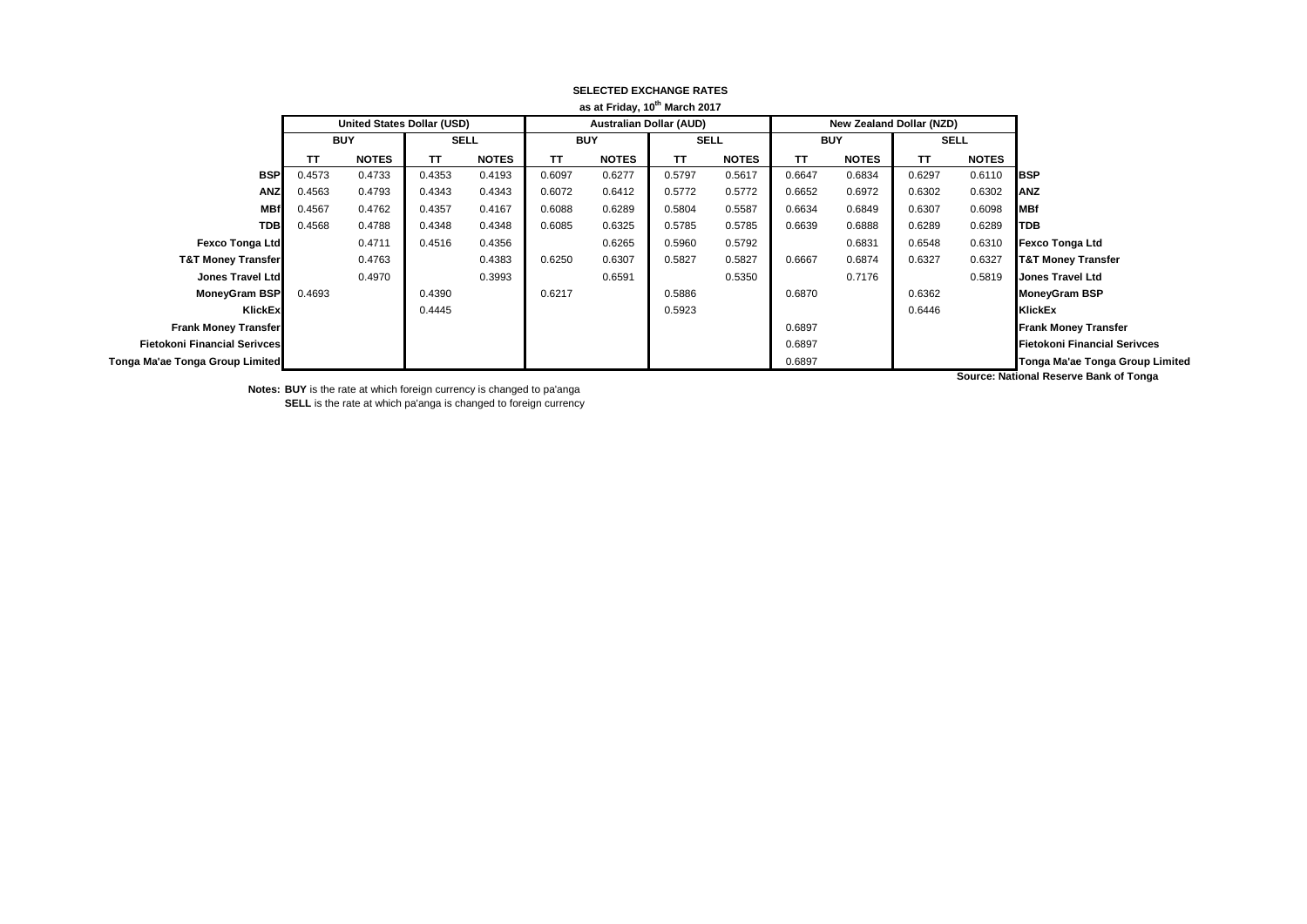|                                     | as at Friday, 17" March 2017 |                            |             |              |            |              |                                |              |            |                          |             |              |                                        |
|-------------------------------------|------------------------------|----------------------------|-------------|--------------|------------|--------------|--------------------------------|--------------|------------|--------------------------|-------------|--------------|----------------------------------------|
|                                     |                              | United States Dollar (USD) |             |              |            |              | <b>Australian Dollar (AUD)</b> |              |            | New Zealand Dollar (NZD) |             |              |                                        |
|                                     | <b>BUY</b>                   |                            | <b>SELL</b> |              | <b>BUY</b> |              | <b>SELL</b>                    |              | <b>BUY</b> |                          | <b>SELL</b> |              |                                        |
|                                     | ΤT                           | <b>NOTES</b>               | TΤ          | <b>NOTES</b> | TΤ         | <b>NOTES</b> | TΤ                             | <b>NOTES</b> | TΤ         | <b>NOTES</b>             | TΤ          | <b>NOTES</b> |                                        |
| <b>BSP</b>                          | 0.4603                       | 0.4763                     | 0.4383      | 0.4223       | 0.6010     | 0.6190       | 0.5710                         | 0.5530       | 0.6619     | 0.6806                   | 0.6269      | 0.6082       | <b>IBSP</b>                            |
| <b>ANZ</b>                          | 0.4593                       | 0.4823                     | 0.4373      | 0.4373       | 0.5984     | 0.6324       | 0.5684                         | 0.5684       | 0.6621     | 0.6941                   | 0.6271      | 0.6271       | ANZ                                    |
| <b>MBf</b>                          | 0.4597                       | 0.4785                     | 0.4387      | 0.4202       | 0.6001     | 0.6211       | 0.5717                         | 0.5495       | 0.6606     | 0.6849                   | 0.6279      | 0.6061       | <b>MBf</b>                             |
| <b>TDB</b>                          | 0.4598                       | 0.4818                     | 0.4378      | 0.4378       | 0.5987     | 0.6227       | 0.5687                         | 0.5687       | 0.6602     | 0.6851                   | 0.6252      | 0.6252       | TDB                                    |
| <b>Fexco Tonga Ltd</b>              |                              | 0.4742                     | 0.4541      | 0.4385       |            | 0.6174       | 0.5864                         | 0.5708       |            | 0.6802                   | 0.6505      | 0.6283       | <b>Fexco Tonga Ltd</b>                 |
| <b>T&amp;T Money Transfer</b>       |                              | 0.4793                     |             | 0.4413       | 0.5982     | 0.6220       | 0.5740                         | 0.5740       | 0.6350     | 0.6836                   | 0.6299      | 0.6299       | <b>T&amp;T Money Transfer</b>          |
| Jones Travel Ltd                    |                              | 0.5001                     |             | 0.4022       |            | 0.6500       |                                | 0.5267       |            | 0.7146                   |             | 0.5792       | <b>Jones Travel Ltd</b>                |
| <b>MoneyGram BSP</b>                | 0.4693                       |                            | 0.4390      |              | 0.6166     |              | 0.5746                         |              | 0.6772     |                          | 0.6271      |              | <b>MoneyGram BSP</b>                   |
| KlickEx                             |                              |                            | 0.4475      |              |            |              | 0.5836                         |              |            |                          | 0.6418      |              | <b>KlickEx</b>                         |
| <b>Frank Money Transfer</b>         |                              |                            |             |              |            |              |                                |              | 0.6897     |                          |             |              | <b>Frank Money Transfer</b>            |
| <b>Fietokoni Financial Serivces</b> |                              |                            |             |              |            |              |                                |              | 0.7092     |                          |             |              | <b>Fietokoni Financial Serivces</b>    |
| Manatu 'Ofa Limited                 |                              |                            |             |              |            |              |                                |              | 0.6944     |                          |             |              | <b>Manatu 'Ofa Limited</b>             |
|                                     |                              |                            |             |              |            |              |                                |              |            |                          |             |              | Source: National Reserve Bank of Tonga |

#### **SELECTED EXCHANGE RATES as at Friday, 17th March 2017**

**Notes: BUY** is the rate at which foreign currency is changed to pa'anga **SELL** is the rate at which pa'anga is changed to foreign currency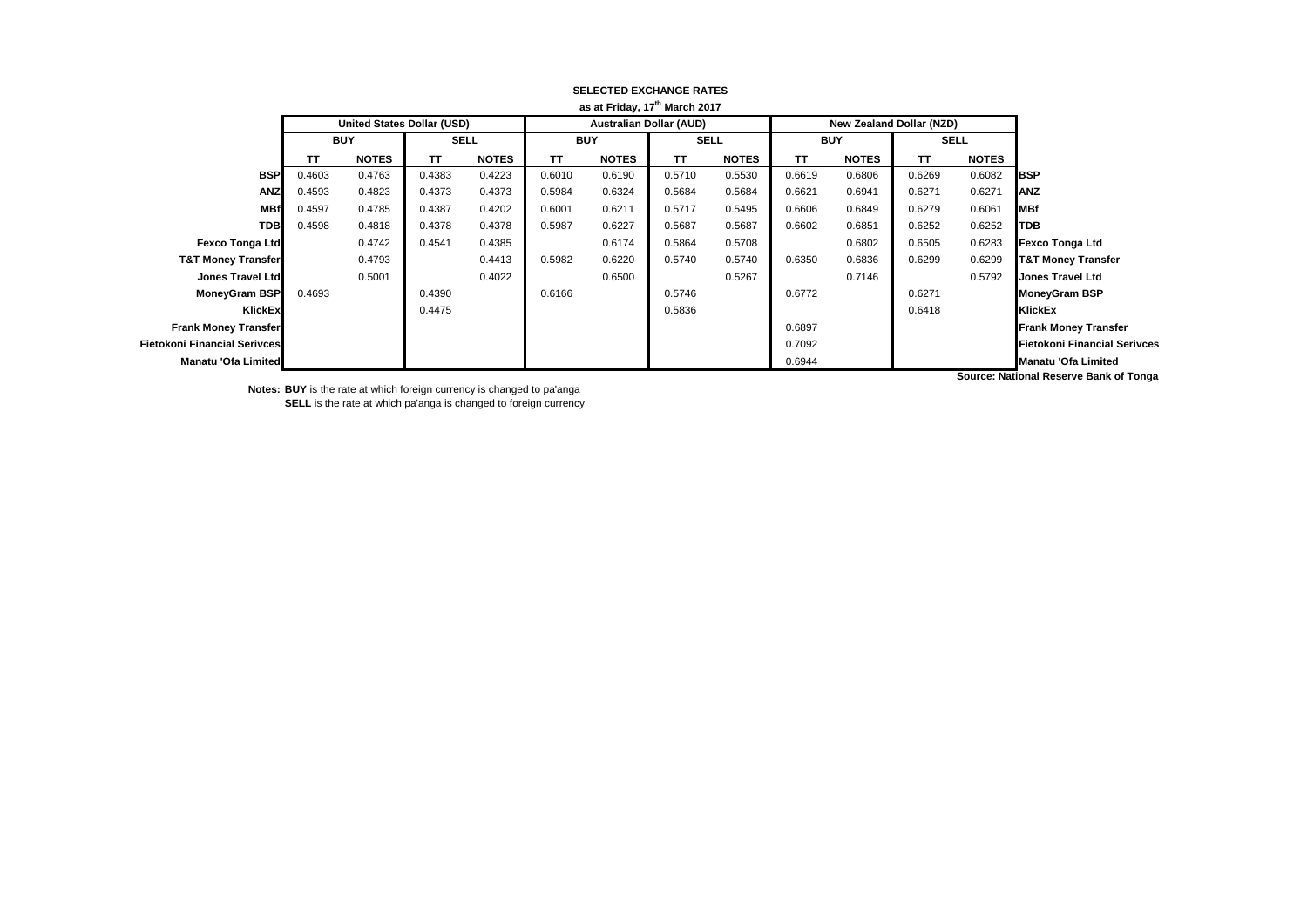|                               | as at Friday, 24th March 2017 |                                   |             |              |            |                                |        |              |            |                          |             |              |                                        |
|-------------------------------|-------------------------------|-----------------------------------|-------------|--------------|------------|--------------------------------|--------|--------------|------------|--------------------------|-------------|--------------|----------------------------------------|
|                               |                               | <b>United States Dollar (USD)</b> |             |              |            | <b>Australian Dollar (AUD)</b> |        |              |            | New Zealand Dollar (NZD) |             |              |                                        |
|                               | <b>BUY</b>                    |                                   | <b>SELL</b> |              | <b>BUY</b> |                                | SELL   |              | <b>BUY</b> |                          | <b>SELL</b> |              |                                        |
|                               | TΤ                            | <b>NOTES</b>                      | TΤ          | <b>NOTES</b> | TΤ         | <b>NOTES</b>                   | TΤ     | <b>NOTES</b> | ΤT         | <b>NOTES</b>             | ΤT          | <b>NOTES</b> |                                        |
| <b>BSP</b>                    | 0.4606                        | 0.4766                            | 0.4386      | 0.4226       | 0.6036     | 0.6216                         | 0.5736 | 0.5556       | 0.6564     | 0.6751                   | 0.6214      | 0.6027       | <b>BSP</b>                             |
| <b>ANZ</b>                    | 0.4596                        | 0.4826                            | 0.4376      | 0.4376       | 0.6017     | 0.6357                         | 0.5717 | 0.5717       | 0.6574     | 0.6894                   | 0.6224      | 0.6224       | <b>ANZ</b>                             |
| <b>MBf</b>                    | 0.4600                        | 0.4785                            | 0.4390      | 0.4202       | 0.6027     | 0.6250                         | 0.5743 | 0.5525       | 0.6551     | 0.6803                   | 0.6225      | 0.5988       | <b>MBf</b>                             |
| <b>TDB</b>                    | 0.4601                        | 0.4821                            | 0.4381      | 0.4381       | 0.6029     | 0.6269                         | 0.5729 | 0.5729       | 0.6561     | 0.6810                   | 0.6211      | 0.6211       | <b>TDB</b>                             |
| <b>Fexco Tonga Ltd</b>        |                               | 0.4746                            | 0.4549      | 0.4388       |            | 0.6195                         | 0.5901 | 0.5762       |            | 0.6740                   | 0.6463      | 0.6229       | <b>Fexco Tonga Ltd</b>                 |
| <b>T&amp;T Money Transfer</b> |                               | 0.4796                            |             | 0.4416       | 0.6211     | 0.6246                         | 0.5766 | 0.5766       | 0.6578     | 0.6781                   | 0.6244      | 0.6244       | <b>T&amp;T Money Transfer</b>          |
| <b>Jones Travel Ltd</b>       |                               | 0.5004                            |             | 0.4025       |            | 0.6527                         |        | 0.5291       |            | 0.7089                   |             | 0.5740       | <b>Jones Travel Ltd</b>                |
| <b>MoneyGram BSP</b>          | 0.4693                        |                                   | 0.4390      |              | 0.6254     |                                | 0.5788 |              | 0.6740     |                          | 0.6242      |              | <b>MoneyGram BSP</b>                   |
| KlickEx                       |                               |                                   | 0.4478      |              |            |                                | 0.5862 |              |            |                          | 0.6363      |              | <b>KlickEx</b>                         |
| <b>Frank Money Transfer</b>   |                               |                                   |             |              |            |                                |        |              | 0.6897     |                          |             |              | <b>Frank Money Transfer</b>            |
| Fietokoni Financial Serivces  |                               |                                   |             |              |            |                                |        |              | 0.7092     |                          |             |              | <b>Fietokoni Financial Serivces</b>    |
|                               |                               |                                   |             |              |            |                                |        |              |            |                          |             |              | Course: Notional Deserve Bank of Tengo |

# **SELECTED EXCHANGE RATES**

**Notes: BUY** is the rate at which foreign currency is changed to pa'anga **SELL** is the rate at which pa'anga is changed to foreign currency **Source: National Reserve Bank of Tonga**